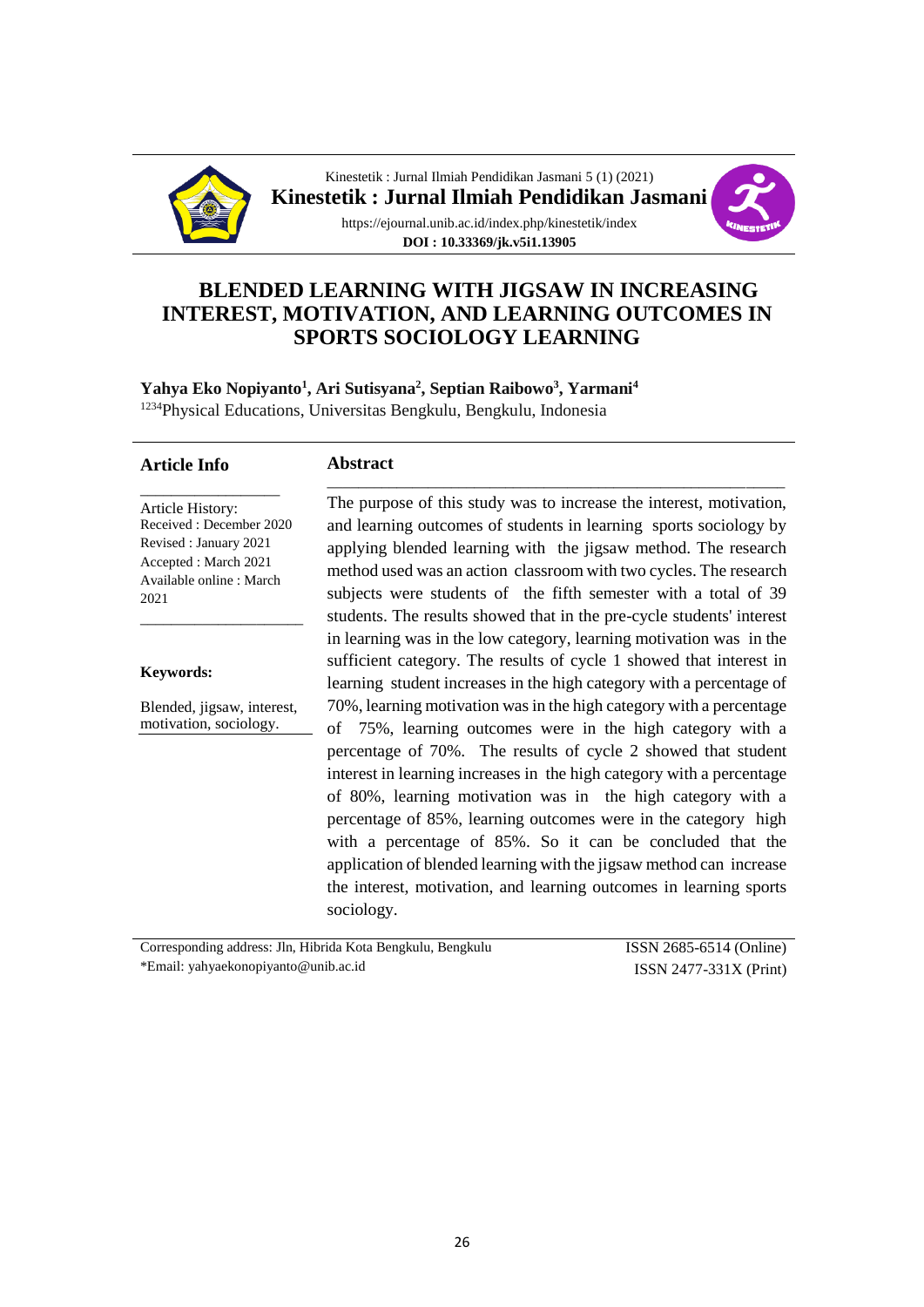### **INTRODUCTION**

Blended learning is a learning model that combines face-to-face learning with online learning using learning resources e-learning (Sutopo, 2012). One of the alternative choices made by lecturers to increase effectiveness, efficiency, and greater interest in interacting between students in a heterogeneous learning environment is to use blended learning. One of the advantages of blended learning is to increase student interest in learning. With interest, students will be happy and feel challenged to take part in learning. Someone who is happy with something will be motivated to do these activities so that students who are usually passive become more active (Hamzah, 2012).

Based on the results of the study, it stated that blended learning was very effective in motivating students to participate and interact in learning activities, so that this model can improve learning outcomes (Keshta, 2013). High student motivation at the beginning of learning gets maximum learning outcomes using a blended learning (Delialioğlu, 2012). The results of the study said that learning using blended problem based learning got better results than the model problem based learning that was not combined with learning online (Lynch et al., 2013). However, face-to-face learning activities in blended learning can use various learning models according to student needs. In addition to the problembased learning model, the cooperative learning model jigsaw can also be used for face-to-face activities directly in the application of blended learning. The cooperative learning jigsaw model is a learning model that is able to provide opportunities for students to think, argue, and act actively, creatively, and innovatively in the learning process. Through this learning model, intellectual,

emotional, and skills can be developed simultaneously. With this learning model, the dominance of lecturers in the learning process will effectively and efficiently reduce, so that the level of boredom of students in receiving lessons will decrease.

Based on the research results, it can be seen that learning motivation and student learning outcomes were increasing by applying the cooperative learning jigsaw model (Nopiyanto & Raibowo, 2020). The results of other research also stated that the cooperative learning jigsaw model can increase student motivation, student learning outcomes and is more effective to be applied in the learning process compared to conventional learning methods (Budiawan & Arsani, 2013). The cooperative learning jigsaw model can increase learning activities and learning motivation (Rosdiati, 2020). The research conducted by (Palennari, 2012) found that the cooperative learning jigsaw model can improve students' conceptual understanding and creativity.

Based on the results of observations while teaching the sports sociology course, it can be seen that: 1) 70% of students in taking lectures are passive and take notes, 2) most students cannot discuss independent assignments given by lecturers and collect these assignments not on time, c) 80% of students in learning have low motivation, this can be seen when the lecturer finishes explaining and the opportunity to ask questions or express opinions, only two people take advantage of this opportunity and the person remains the same, d) student interest in participating in learning is low because 80 % students enjoy playing on their handphone while the learning process is in progress, e) there are still student learning outcomes that have not been completed.

Interest in learning has a great influence on student learning outcomes. Student interest in learning is the main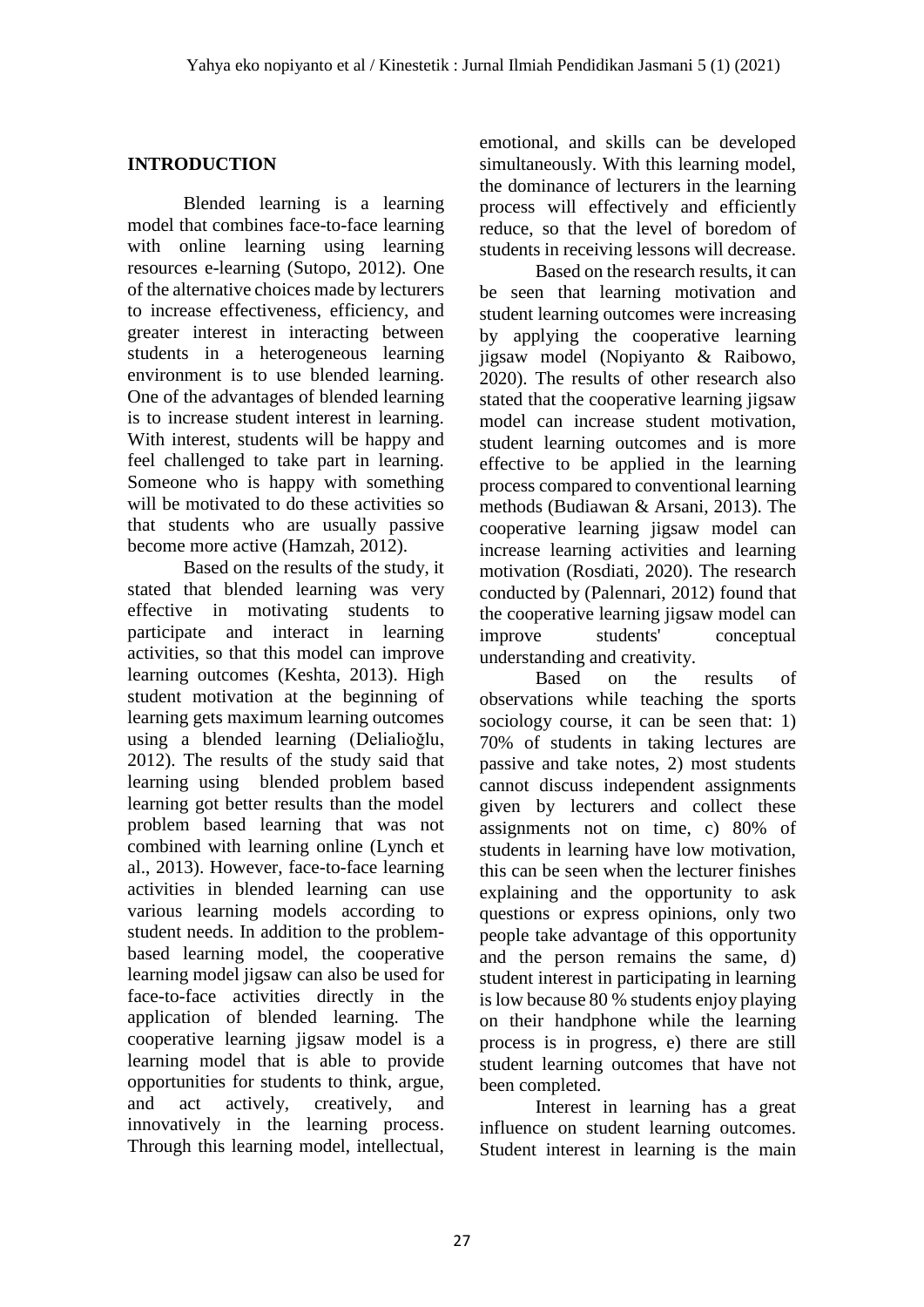factor that determines the degree of student learning activity. Learning interest is the constant desire of students to pay attention to and remember the learning activities they do in class (Slameto, 2010). Learning activities that are of interest to students will continue to be considered accompanied by a sense of pleasure and a sense of satisfaction obtained. To be able to foster student interest in learning in sports sociology learning is to apply blended learning with the learning jigsaw model*.* Based on the results of research, the learning jigsaw model can increase student interest in learning(Fajariana, 2018).

Learning motivation is the driving force in students who can foster learning activities to provide direction and learning objectives to be achieved (Sardiman, 2012). Learning models that can take advantage of current technological developments are needed so that students' learning motivation increases (Ningsih et al, 2017). Meanwhile, learning outcomes are overall changes in students which include cognitive, affective, and psychomotor aspects as a result of the learning process (Susanto, 2015). The learning outcomes referred to in this study are changes in students' cognitive, skill, and affective aspects after participating in sports sociology learning.

Based on the problems that occur in the sport sociology learning process, it takes concrete steps to improve these conditions. To the best of the author's knowledge, research on the application of blended learning and jigsaw to improve interest, motivation, and learning outcomes of sports sociology in the physical education students. This is what motivates the author to research with the title "blended learning with a jigsaw in increasing interest, motivation, and learning outcomes in sports sociology learning".

## **METHODS**

The method used in this research was classroom action research with 2 cycles that focuses on increasing the interest, motivation, and learning outcomes of sports sociology.

## **Participants**

Participants in this classroom action research were fifth-semester physical education students with a total of 39 students.

# **Procedures**

The research procedures used in this study consisted of planning, actions, observing, and reflecting. The research stages are as follows.

- 1. Planning
- a. Examine the sports sociology learning material and its indicators.
- b. Develop a learning implementation plan according to the indicators through the blended learning model and jigsaw.
- c. Prepare learning resources, observation sheets, questionnaires, and written tests
- 2. Action

The action used models *blended learning* and jigsaw to increase interest, motivation, and learning outcomes in sports sociology. The implementation of this study consisted of 2 cycles, each with 3 meetings per cycle. To facilitate the implementation of research actions, the researchers compiled the following learning scenarios:

a. Explain to students the instructions for implementing learning with the blended learning methods and jigsaw through the application zoom meeting.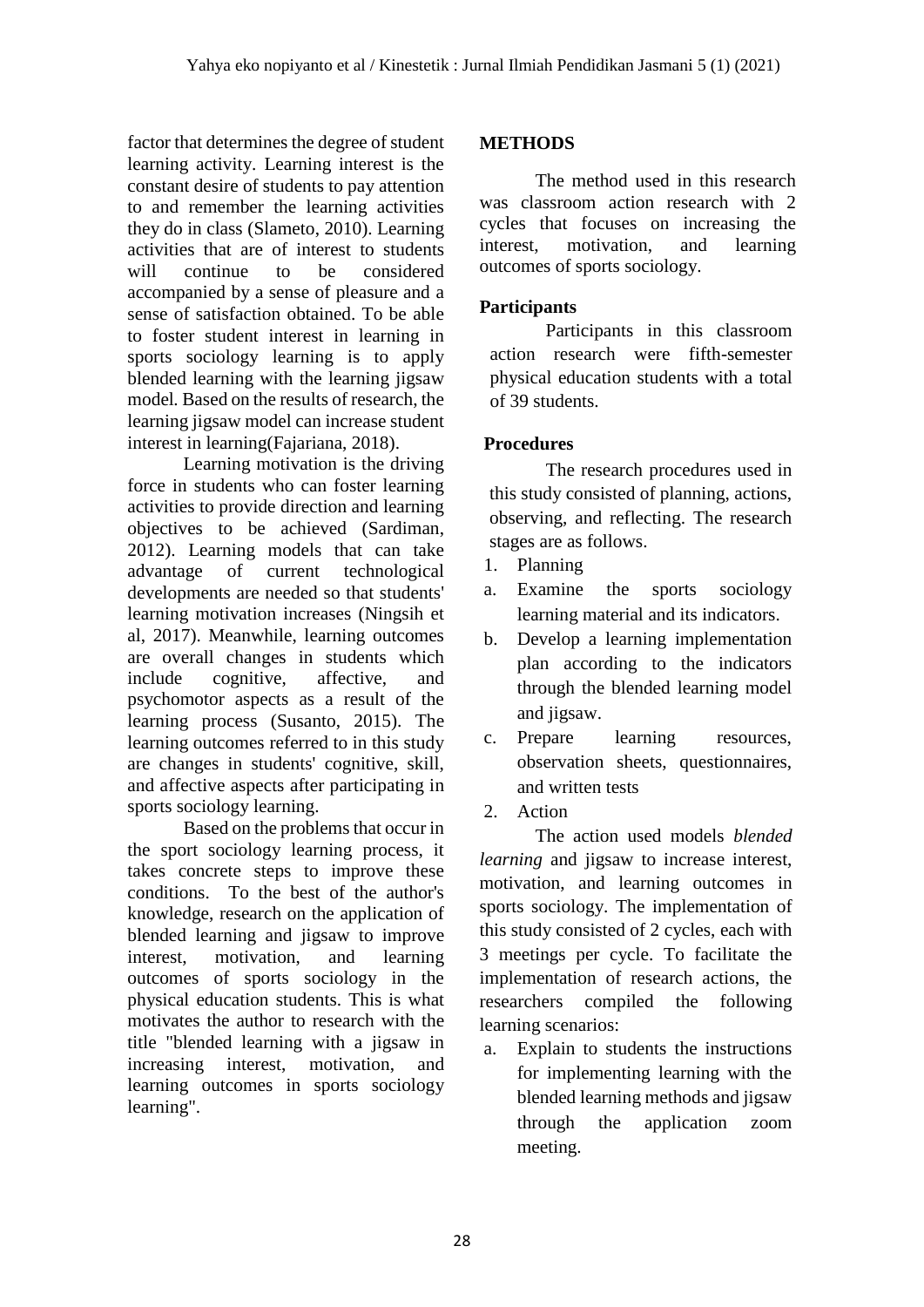- b. Dividing students into several groups, each group has one expert who will explain the material to a group of friends. One group of experts and several homes of groups.
- c. Discuss with the expert group about the learning material, then the expert group explains to the members of the homegroup.
- 3. Observation

When students conduct discussions through the blended learning and jigsaw, the researcher records and observe each student's responses in the learning process. The observation stage was carried out by the researcher to observe every event during the implementation of the action using blended learning and jigsaw. Observation activities were carried out using observation sheets to determine the increase in interest, motivation, and learning outcomes of sports sociology.

4. Refleksi

At this stage, the researcher carries out several processes in achieving the reflection stage, namely:

a. Data Analysis

After the data recorded through the audiovisual instrument was played back, the researchers conducted a discussion with colleagues who collaborated about the results that had been obtained. Discussions include successes, failures, and obstacles encountered during an action.

b. Reducing data

The data obtained is then selected what is needed and can be used as a reference in preparing research reports.

c. Arranging corrective steps

After getting an overview of the problems and obstacles found, the next step is for the researcher to rearrange the activity plan that refers to the deficiencies found in the previous cycle so that it can get good results in the next cycle

#### **Data Analysis**

This research uses descriptive qualitative data analysis techniques. Data analysis starts from the beginning to the end of data collection. The data formed by words or sentences from the results of observations are processed into meaningful sentences and analyzed qualitatively. This data analysis was then carried out after the study was completed. The data obtained from this study is also in the form of quantitative descriptive data in the form of simple numbers obtained from the results of the calculation of the questionnaire is carried out and presented in a structured form so that it is easy to understand.

The results of the calculation of interest and motivation are grouped into five categories as follows:

| Table 1. Criteria for Learning Interest and |
|---------------------------------------------|
| Motivation                                  |

| N <sub>0</sub>          | Range  | Category  |  |
|-------------------------|--------|-----------|--|
|                         | 86-100 | Very high |  |
| $\overline{2}$          | 70-85  | High      |  |
| $\mathcal{R}$           | 60-69  | Medium    |  |
|                         | 50-59  | Low       |  |
| $\overline{\mathbf{S}}$ | 0-49   | Very low  |  |

1. Determining the minimum completeness

The minimum completeness limit in this study is 65.

2. Calculating classical completeness with the following formula:

Completeness = 
$$
\frac{X_1}{X_2}
$$
 x 100%

Description:

 $X1 =$  total of students who completed  $X2 =$  total of students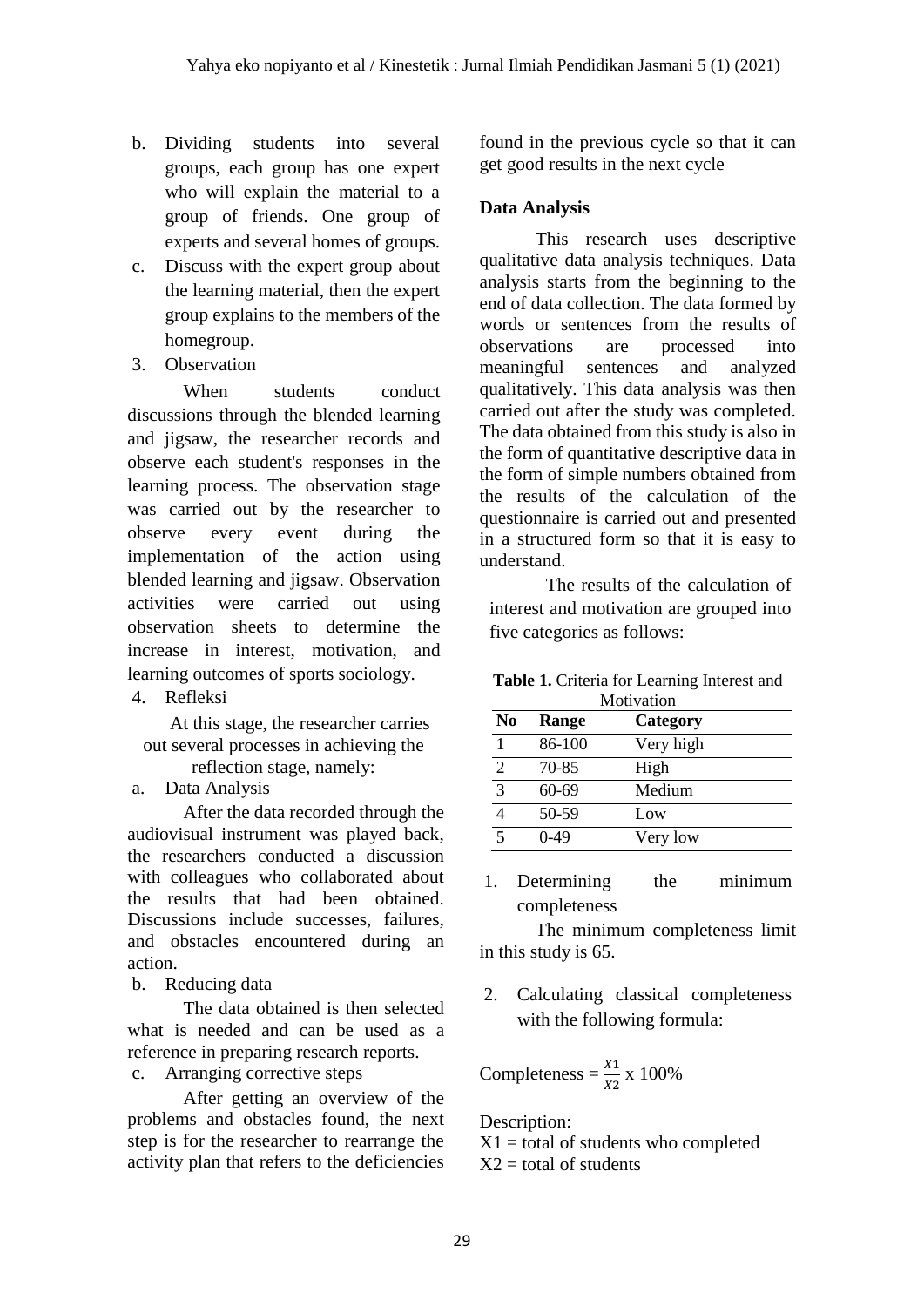The results of the calculation of classical completeness are grouped into five categories as follows:

| <b>Table 2. Student Success Levels</b> |           |  |  |
|----------------------------------------|-----------|--|--|
| Range                                  | Category  |  |  |
| 86-100                                 | Very high |  |  |
| 70-85                                  | High      |  |  |
| $60 - 69$                              | Medium    |  |  |
| 50-59                                  | Low       |  |  |
| $(1 - 49)$                             | Very low  |  |  |

Success Indicators

Success indicators to measure the increase in interest, motivation, and student learning outcomes through blended learning and jigsaw for students are as follows:

- 1. The learning interest of students in participating in sports sociology through blended learning and jigsaw increases with at least good categories.
- 2. The learning motivation of students in participating in sports sociology learning through blended learning and jigsaw increases with good category.
- 3. At least 75% of students have completed individual learning outcomes of more than 75 in sports sociology learning.

#### **RESULTS**

This action research consisted of pre-cycle, cycle 1, and cycle 2. Each research result for each stage is presented in the form of a table and bar chart below. 1. Pre-cycle Results

Before taking action in cycles 1 and 2, the research team conducted observations and tests to determine the level of student interest and motivation. The results of observations and tests in the pre-cycle can be seen in the tab below.

| <b>Table 3. Pre-cycle Results</b> |       |          |  |  |  |
|-----------------------------------|-------|----------|--|--|--|
| Variable                          | Score | Category |  |  |  |
| Interest                          | 59    | Low.     |  |  |  |
| Motivation 69                     |       | Medium   |  |  |  |

Based on table 3 it can be seen that the interest of students in attending sociology lectures was still low with an average score of 59 with a percentage of 70%, meaning 27 students have low interest in learning. Meanwhile, the students of motivation were in the medium category with a score of 69 with a percentage of 70%, meaning that 27 students have medium learning motivation.

1. Results of Cycle 1

The results of cycle 1 were as follows:  $T = 4.8 \pm 10.4$  Cycle 1.

| <b>Variable</b> | <b>Table 4.</b> Results of Cycle 1<br>Category |      |
|-----------------|------------------------------------------------|------|
| Interest        | <b>Score</b><br>75                             | High |
| Motivation 80   |                                                | High |
| <b>Outcomes</b> | 75                                             | High |

Based on table 4 it can be seen that there was an increase in student interest and learning motivation in attending sports sociology learning. The mean score of students' interest was 75, and has a high category with a percentage of 70%, meaning that 27 students have high interest. The mean score of motivation also increased to 80, and has a high category, with a percentage of 75%, meaning that 29 students have high learning motivation. Meanwhile, the mean score of learning outcomes was 75, in the high category, with a percentage of 70%, meaning that 27 students have met the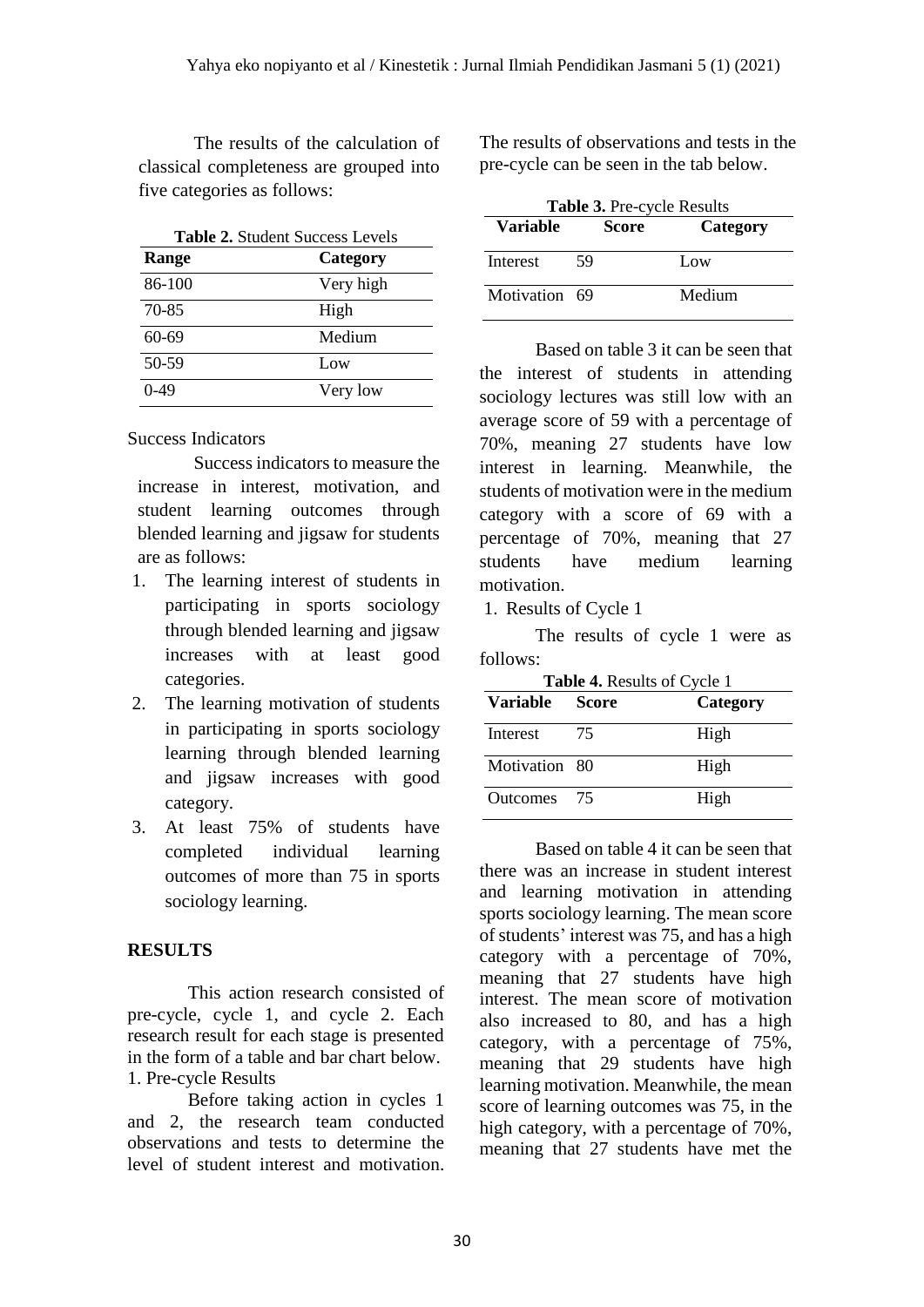prerequisites for successful research.

## 2. Results of Cycle 2

The results of cycle 2 were as follows:

| <b>Table 5. Results of Cycle 2</b> |              |          |  |
|------------------------------------|--------------|----------|--|
| <b>Variable</b>                    | <b>Score</b> | Category |  |
| Interest                           | 80           | High     |  |
| Motivation 85                      |              | High     |  |
| <b>Outcomes</b>                    | 80           | High     |  |

Based on table 5 it can be seen that an increase in interest and motivation in sport sociology learning compared with the results in cycle 1. The mean scores of students' interest were 80, and have a high category with a percentage of 80%, meaning that 31 students have a high interest in learning. The mean score of students motivation has also increased to 85, and have a high category, with a percentage of 85%, meaning that 33 students who have high motivation. Meanwhile, the mean score of learning outcomes was 80, in the high category, with a percentage of 85%, meaning that 33 students who have met the prerequisites for successful research. To clarify the differences in research results from each cycle, a bar chart is made as below.



**Figure 1.** Bar Chart of Research Results for Each Cycle

#### **DISCUSSION**

Based on the pre-cycle results it was known that students interest were still low with a score of 59, while students motivation were in the medium category with a score of 69. Based on the pre-cycle results, steps were needed to increase student interest and motivation in sports sociology learning, then n this study, two cycles were carried out. The actions in cycle 1 were carried out for 3 meetings. In cycle 1, students were divided into 6 groups, with details of 5 original groups and 1 expert group. The learning materials in cycle 1 consist of 3 materials, namely: (1) the basic concept and position of sports sociology, (2) the sociological aspects of sports development, (3) the process of physical education in society and schools.

All learning materials in cycle 1 were prepared by the researcher on the elearning.unib.ac.id account so that each student was able to access the learning material before lectures begin in class. After all, students access and read the learning material, the researcher provides a worksheet or test to measure students' understanding of the learning material presented. From the test results, the 6 best students were selected to be the expert group whose task was to explain the learning material to the homegroup.

After the group was formed, the expert group conducts discussions through account zoom meetings with a duration of 20-30 minutes. From the results of the discussion in the expert group, the next step was for the expert group to return to the homegroup to explain the learning material, the discussion in the homegroup lasts for 30 minutes.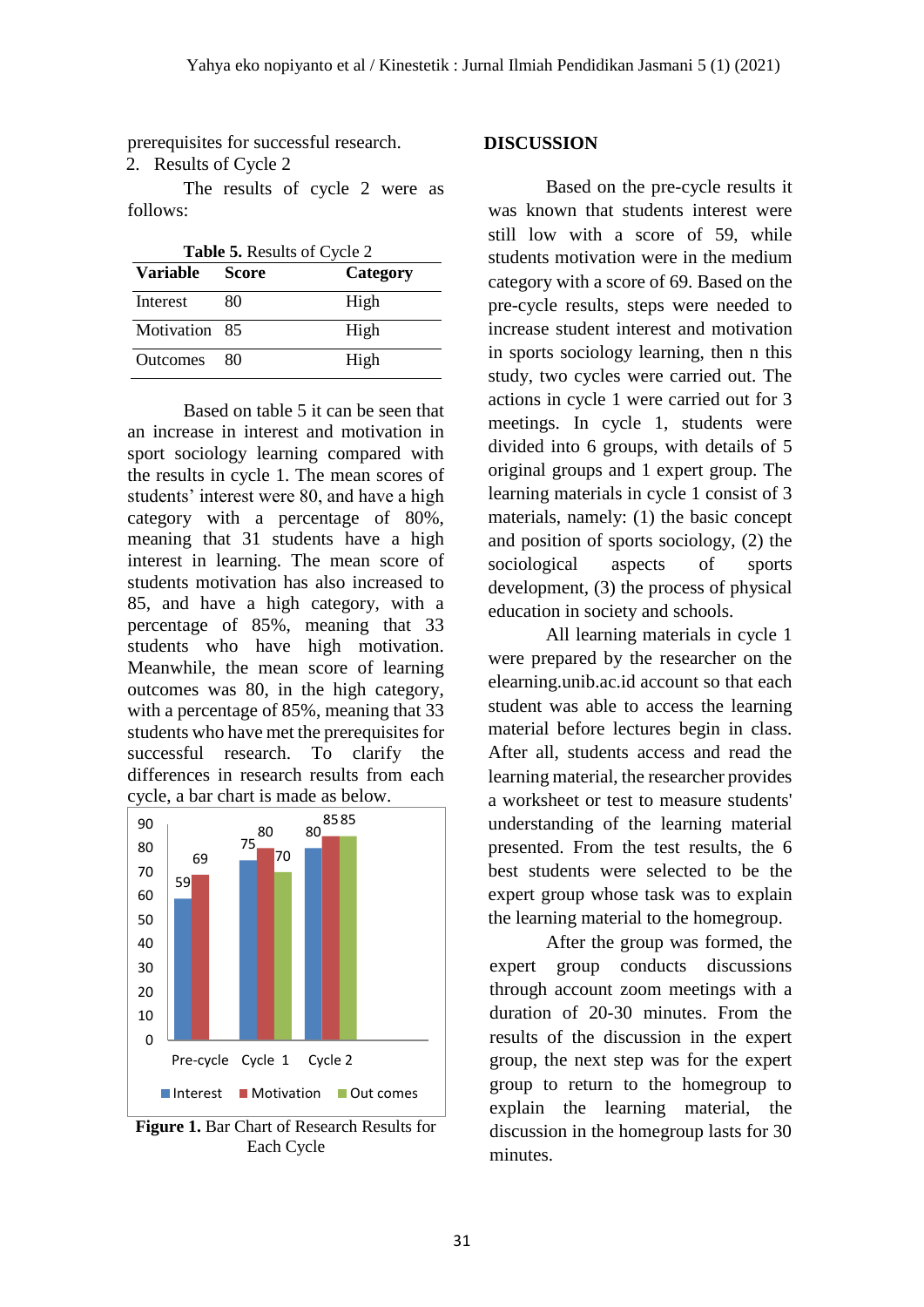The mean score of student interest in learning was 75, and has a high category with a percentage of 70%, meaning that 27 students who have high interest in learning. The mean score of student learning motivation also increased to 80, and was in the high category, with a percentage of 75%, meaning that 29 students had high learning motivation. Meanwhile, the mean score of learning outcomes was 75, in the high category, with a percentage of 70%, meaning that 27 students have met the prerequisites for successful research.

The less than optimal results in cycle 1 were due to several things including the finding of differences in perceptions between students, lack of confidence in students in delivering material to their peers, poor internet access, and there were still students who were late in entering online classes. Some of these findings agree with the results of research conducted by (Nopiyanto, 2020) which states that internet access is one of the obstacles to the online learning process. So that the deficiencies in cycle 1 must be reflected or evaluated to improve the results in cycle 2 because evaluation is a way to improve better results (Raibowo, Nopiyanto & Muna, 2020).

The findings and research results in cycle 1 were important assets for researchers to improve optimal results. In cycle 2, students were divided into 6 groups, with details of 5 home groups and 1 expert group. The learning material in cycle 2 consists of 3 materials, namely: (1) socio-cultural dimensions in sports coaching, (2) interaction between government, private sector, and society in sports development, (3) media and the Olympic movement.

All learning materials in cycle 2 were prepared by the research team through the WhatsApp group so that each student was able to access the learning material before lectures began in class. After all, students access and read the learning material, the research team provides a worksheet or test to measure students' understanding of the learning material presented. From the test results, the 6 best students were selected to be the expert group whose task was to explain the learning material to the homegroup.

After the groups were formed, the expert group conducts class discussions with a duration of 20-30 minutes. From the results of the discussion in the expert group, the next step was for the expert group to return to the original group to explain the learning material, the discussion in the homegroup lasts for 30 minutes. After the discussion was over, the lecturer who taught the course gave feedback on the course of the discussion that had been carried out. Based on observations and tests in cycle 2, it can be seen that the mean score of student learning interest was 80, and have a high category with a percentage of 80%, meaning that 31 students have high learning interest. The mean score of student learning motivation has also increased to 85, and has a high category, with a percentage of 85%, meaning that 33 students have high learning motivation. Meanwhile, the mean score of learning outcomes was 80, in the high category, with a percentage of 85%, meaning that there were 33 students who have met the prerequisites for successful research.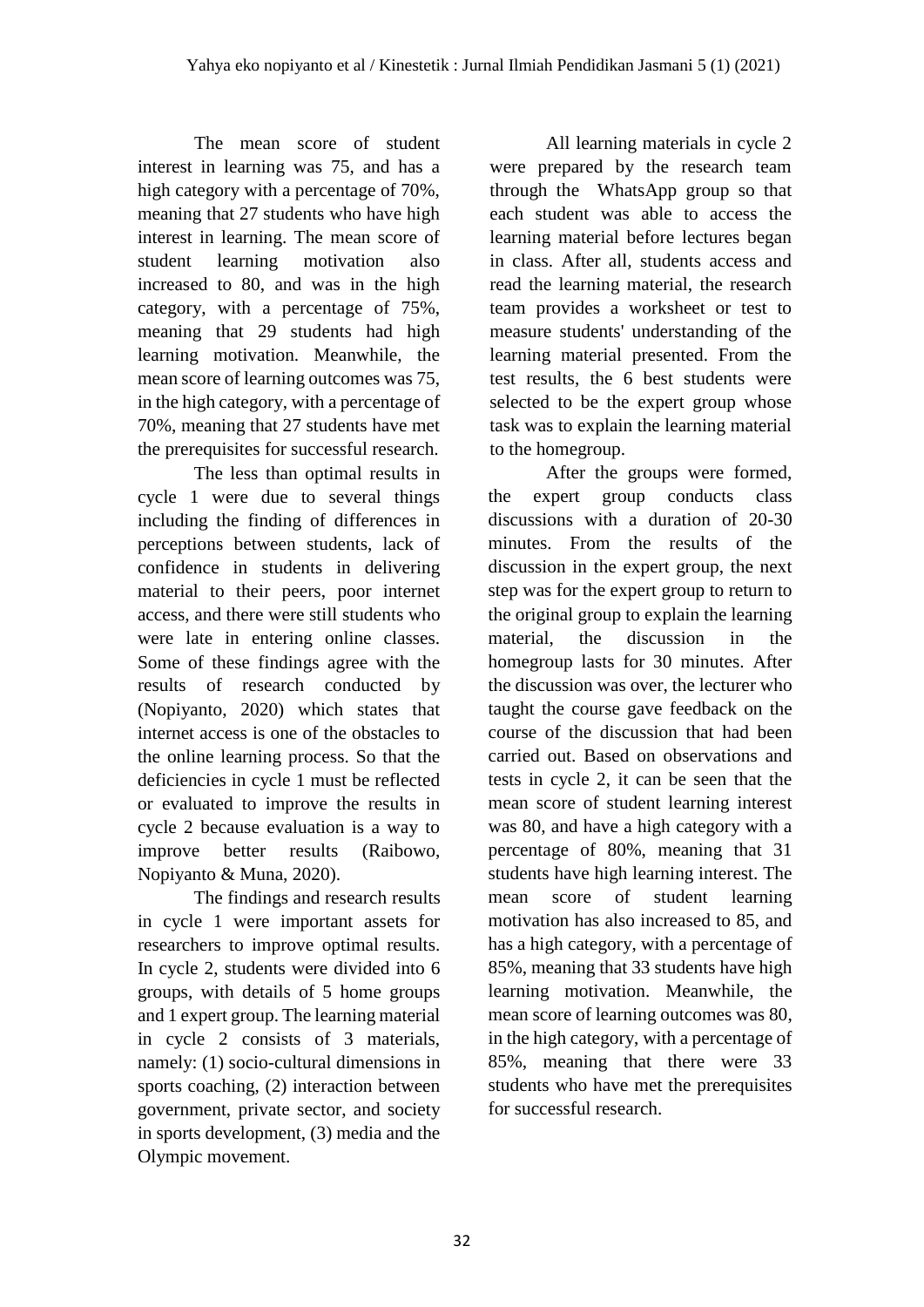The success that was carried out in cycle 2 was due to several things including the combination of online classes and faceto-face classes. As it is known, blended learning is a learning model that combines face-to-face learning with online learning using e-learning resources (Sutopo, 2012). One of the advantages of blended learning is to increase student interest in learning. With interest, students will be happy and feel challenged to take part in learning. Someone happy with something will be motivated to do these activities so that students who are usually passive become more active (Hamzah, 2012). The results of this study were also supported by research conducted by (Keshta, 2013) which states that blended learning was very effective in motivating students to participate and interact in learning activities so that this model can improve learning outcomes.

An increase in student motivation in sports sociology learning cannot be separated from the blended learning model combined with a jigsaw. The results of this study were supported by previous research conducted by (Delialioğlu, 2012) which states that blended learning can increase learning motivation. Online learning using a cooperative approach can increase intrinsic motivation (Sulisworo, 2015).

Improved student learning outcomes can occur because the cooperative learning model jigsaw is a learning model that can provide opportunities for students to think, argue, and act actively, creatively, and innovatively in the learning process. Through this learning model, intellectual, emotional, and skills can be developed simultaneously. With this learning model, the dominance of lecturers in the learning process will effectively and efficiently reduce, so that the level of the boredom of students in receiving lessons will decrease.

Based on the research results, it can be seen that learning motivation and

student learning outcomes are increasing by applying the jigsaw cooperative learning model (Nopiyanto & Raibowo, 2020). The results of other research also stated that the cooperative learning model jigsaw can increase student motivation, student learning outcomes and is more effective to be applied in the learning process compared to conventional learning methods (Budiawan & Arsani, 2013). The cooperative learning jigsaw model can increase learning activities and learning motivation (Rosdiati, 2020). The same research conducted by (Palennari, 2012) found that cooperative learning jigsaw can improve students' conceptual understanding and creativity.

## **CONCLUSION**

The application of blended learning with the jigsaw method has increased the interest, motivation, and learning outcomes of Physical Education students in learning sports sociology.

## **ACKNOWLEDGEMENT**

The research team would like to thank the Faculty of Teacher Training and Education as the funder of this research "Penelitian Peningkatan Kualitas Pembelajaran 2020", with contract number 9200/UN30.7/HK/2020.

## **REFERENCES**

- Budiawan, M. (2013). Pengaruh model pembelajaran kooperatif tipe jigsaw dan motivasi belajar terhadap prestasi belajar ilmu fisiologi olahraga. *Jurnal Pendidikan Indonesia*, 2(1).
- Delialioǧlu, Ö. (2012). Student engagement in blended learning environments with lecture-based and problem-based instructional approaches. *Educational Technology and Society*, *15*(3), 310–322.
- Endah Fajariana, D. (2018). Strategi Jigsaw Dalam Meningkatkan Minat